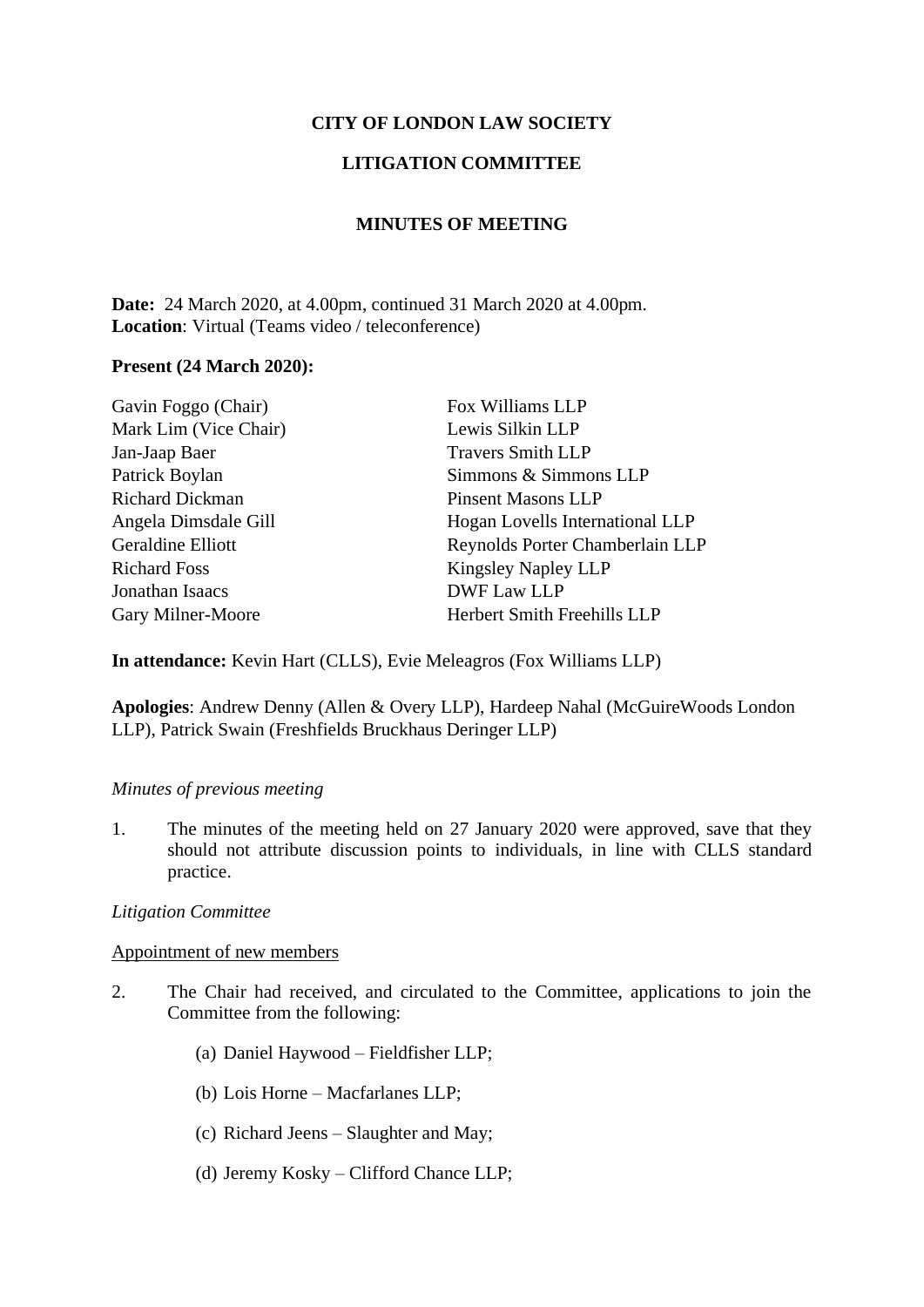- (e) James Levy Ashurst LLP;
- (f) Daniel Spendlove Signature Litigation LLP.
- 3. The Committee approved the appointment of all the candidates. Daniel Spendlove's appointment is subject to the approval of his application for membership of the CLLS by the main Committee, as neither he nor his firm are yet approved members of the CLLS.
- 4. The CLLS is committed to the principles of equality, diversity and inclusion. Despite the advertisement on the CLLS website encouraging applications from all members of the profession irrespective of age, disability, gender, race, religion or sexual orientation, the Committee noted that only one of the six applicants is female, and will give further consideration as to how to attract a greater diversity amongst its membership for future applications.

#### *Representation at other forums*

- 5. It was agreed that the Committee would wait until the new candidates had joined the committee before deciding upon the CLLS representative on the Committee of the London Solicitors Litigation Association, replacing Gavin Foggo.
- 6. Further enquiries would be made regarding CLLS representation on other bodies.

## **Meeting adjourned due to technical difficulties**

**Meeting reconvened:** 31 March 2020, 4.00pm

**Location:** Teleconference

#### **Present (31 March 2020):**

| Gavin Foggo (Chair)    | Fox Williams LLP                |
|------------------------|---------------------------------|
| Jan-Jaap Baer          | <b>Travers Smith LLP</b>        |
| <b>Andrew Denny</b>    | Allen & Overy LLP               |
| <b>Richard Dickman</b> | <b>Pinsent Masons LLP</b>       |
| Angela Dimsdale Gill   | Hogan Lovells International LLP |
| Geraldine Elliott      | Reynolds Porter Chamberlain LLP |
| Jonathan Issacs        | DWF Law LLP                     |
| Hardeep Nahal          | McGuire Woods London LLP        |
|                        |                                 |

**In attendance:** Kevin Hart (CLLS). Evie Meleagros (Fox Williams LLP)

**Apologies:** Mark Lim (Lewis Silkin LLP), Patrick Boylan (Simmons & Simmons LLP), Richard Foss (Kingsley Napley LLP), Gary Milner-Moore (Herbert Smith Freehills LLP), Patrick Swain (Freshfields Bruckhaus Deringer LLP)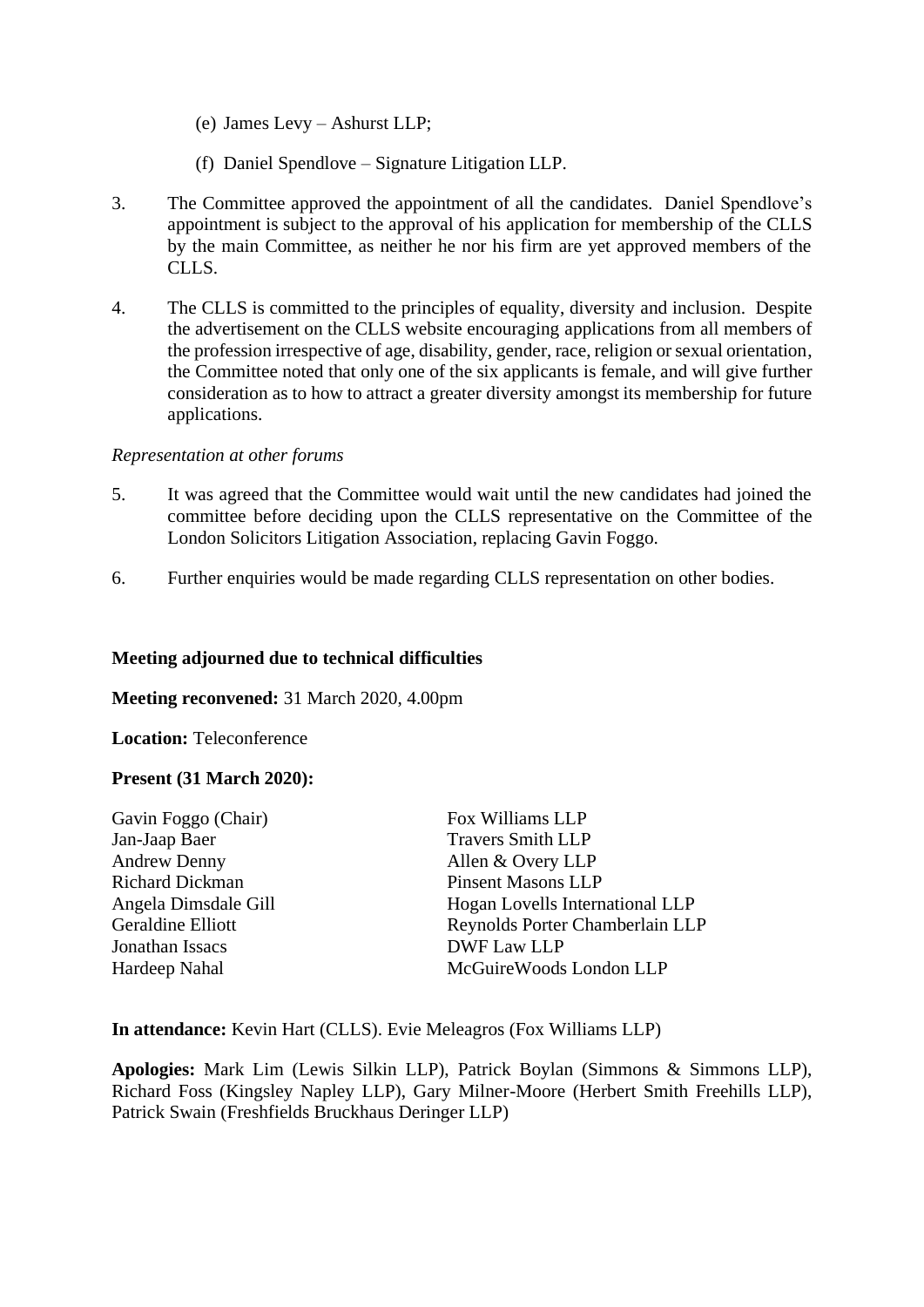#### *Subcommittees*

- 7. Interest was expressed by the following members for the following sub-committees at the meeting, or previously by email.
- 8. Disclosure: Jan-Jaap Baer, Richard Dickman, Gary Milner-Moore.
- 9. Damages Based Agreements and Litigation Funding: Patrick Boylan, Hardeep Nahal.
- 10. Technology and Court Procedure: Jan-Jaap Baer, Andrew Denny, Jonathan Isaacs, Mark Lim, Gary Milner-Moore.
- 11. Diversity and Inclusion: Angela Dimsdale Gill, Geraldine Elliott, Mark Lim, Hardeep Nahal.
- 12. Pro Bono: Andrew Denny, Angela Dimsdale Gill.
- 13. It was considered that the issue of mental health would be better addressed by the CLLS main Committee as it was relevant across the profession and not just to litigators. It was decided not to form sub-committees for areas such as witness statements or the implementation of the Briggs Report at the moment. The Committee may decide in future to form additional sub-committees or to disband any if they have achieved their purpose.
- 14. It was suggested that each subcommittee should consist of at least 3 people in order for it to have sufficient critical mass. It was recognised that, at any particular time, some sub-committees would be active, whilst others would not need to do anything other than keep a watching brief for developments. However, the intention behind forming the sub-committees was to enable the Committee to take a more proactive role in future, and help drive change in appropriate areas rather than being mostly reactive.
- 15. With regard to diversity and inclusion, it was noted that there will be greater focus on the issue of disability in the profession and in terms of access to the courts, following the report by Professor Deborah Foster of Cardiff University in January 2020 entitled, *Legally Disabled? The career experiences of disabled people working in the legal profession*.

#### *Legal developments / consultation paper responses*

- 16. The Committee noted that Professor Mulheron's Third Interim Report, on the Disclosure Pilot, with recommended amendments to the disclosure pilot scheme, is expected to be published soon.
- 17. It is understood that the recommendations of the Witness Evidence Working Group report of 6 December 2019 are in the course of being implemented. In addition, it was reported that there is a working group in place which is due to prepare a new Chancery Court Guide.
- 18. It was understood that for the Damages Based Agreements Reform Project Professor Mulheron and Nick Bacon QC were in the process of producing a further report with revised draft rules. It was agreed that the Committee would comment on the revised draft when it was released. Hardeep Nahal will make enquiries as to progress.